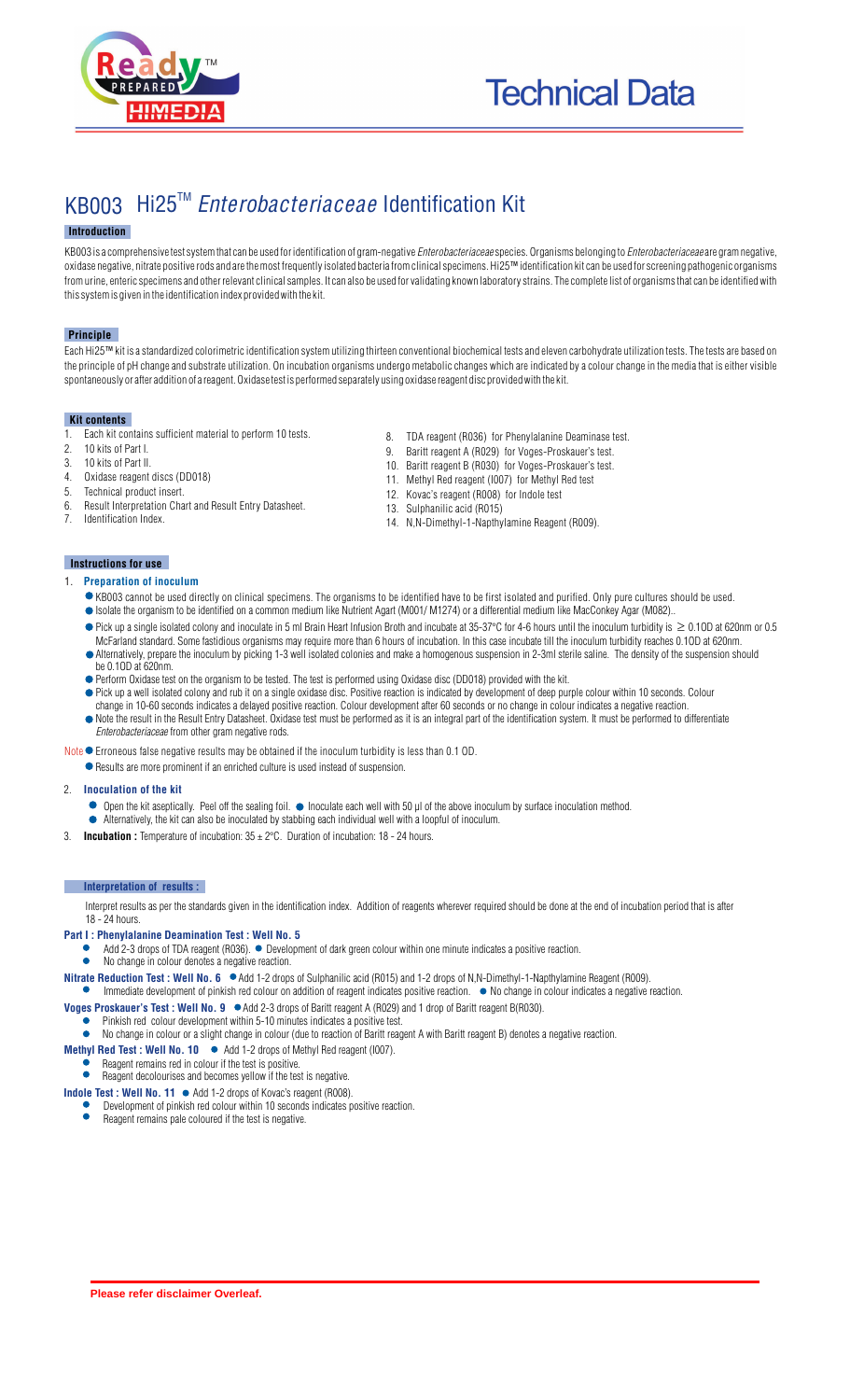| Identification Index of various Enterobacteriaceae species        |                               |                                                      |                                               |                                               |                                                      |                                 |                                             |                                 |                                    |                                             |                               |                                                      |
|-------------------------------------------------------------------|-------------------------------|------------------------------------------------------|-----------------------------------------------|-----------------------------------------------|------------------------------------------------------|---------------------------------|---------------------------------------------|---------------------------------|------------------------------------|---------------------------------------------|-------------------------------|------------------------------------------------------|
| Tests                                                             | ONPG                          | Lysine                                               | Ornithine                                     | Urease                                        | TDA                                                  | Nitrate                         | H <sub>2</sub> S                            | <b>Citrate Utilization</b>      | Voges Proskauer's                  | <b>Methyl Red</b>                           | Indole                        | Malonate                                             |
|                                                                   |                               |                                                      |                                               |                                               |                                                      |                                 |                                             |                                 |                                    |                                             |                               |                                                      |
| Budvicia aquatica                                                 | $\pm$                         |                                                      | $\overline{\phantom{0}}$                      | $\vee$                                        | $\overline{\phantom{0}}$                             | $^{+}$                          | $\vee$                                      | $\overline{\phantom{0}}$        |                                    | $\ddot{}$                                   | -                             |                                                      |
| Buttiauxella agrestis                                             | $\pm$                         | $\overline{\phantom{0}}$                             | $\,{}^{+}\,$                                  | $\overline{\phantom{0}}$                      | $\overline{\phantom{0}}$                             | $\,+\,$                         | $\overline{\phantom{0}}$                    | $\ddot{}$                       | $\overline{\phantom{0}}$           | $\pm$                                       | —                             | $\vee$                                               |
| Cedecea davisae                                                   | $\overline{+}$                |                                                      | $^{+}$                                        | —                                             | $\overline{\phantom{0}}$                             | $\, +$                          |                                             | $\ddot{}$                       | $\vee$                             | $\ddag$                                     | $\overline{\phantom{0}}$      | $\overline{+}$                                       |
| Cedecea lapagei                                                   | $\hskip 0.025cm +$            | $\overline{\phantom{0}}$<br>$\overline{\phantom{0}}$ | $\overline{\phantom{0}}$<br>-                 | $\overline{\phantom{0}}$<br>÷                 | $\overline{\phantom{0}}$<br>$\overline{\phantom{0}}$ | $\hspace{0.1mm} +$              | $\overline{\phantom{0}}$                    | $\hspace{0.1mm} +$              | $\vee$                             | V                                           | $\overline{\phantom{0}}$<br>— | $\, +$                                               |
| Cedecea neteri<br>Citrobacter amalonaticus                        | $\ddag$<br>$\hskip 0.025cm +$ | $\overline{\phantom{0}}$                             | $\,{}^+$                                      | V                                             | $\overline{\phantom{0}}$                             | $\ddot{}$<br>$\hskip 0.025cm +$ | $\overline{\phantom{0}}$                    | $\ddot{}$<br>V                  | $\vee$<br>$\overline{\phantom{0}}$ | $\ddag$<br>$\hskip 0.025cm +\hskip 0.025cm$ | $^+$                          | $\ddag$<br>÷                                         |
| Citrobacter diversus                                              | $^{+}$                        | $\overline{\phantom{0}}$                             | $^{+}$                                        | V                                             | $\qquad \qquad$                                      | $^{+}$                          | $\overline{\phantom{0}}$                    | $\ddot{}$                       | -                                  | $\ddot{}$                                   | $^{+}$                        | $^{+}$                                               |
| Citrobacter freundii                                              | $\mathrm{+}$                  | $\qquad \qquad -$                                    | $\vee$                                        | $\vee$                                        | $\qquad \qquad -$                                    | $\hspace{0.1mm} +$              | V                                           | $\mathrm{+}$                    | $\overline{\phantom{0}}$           |                                             | $\qquad \qquad$               | V                                                    |
| Enterobacter aerogenes                                            | $\, +$                        | $\ddot{}$                                            | $^{+}$                                        | $\overline{\phantom{0}}$                      | ÷                                                    | $\mathrm{+}$                    | $\overline{\phantom{0}}$                    | $\ddot{}$                       | $\, +$                             | $\mathrm{+}$<br>-                           | ÷,                            | $\, +$                                               |
| Enterobacter amnigenus (Biogroup I)                               | $\pm$                         | $\overline{\phantom{0}}$                             | V                                             | $\overline{\phantom{0}}$                      | $\overline{\phantom{0}}$                             | $\pm$                           | $\overline{\phantom{0}}$                    | V                               | $\hskip 0.025cm +$                 | $\overline{\phantom{0}}$                    | $\overline{\phantom{0}}$      | $\, +$                                               |
| Enterobacter amnigenus (Biogroup II)                              | $\ddag$                       |                                                      | $^{+}$                                        | -                                             |                                                      | $^{+}$                          |                                             | $\ddot{}$                       | $\ddot{}$                          | $\vee$                                      |                               | $^{+}$                                               |
| Enterobacter taylorae (E. cancerogenus)                           | $\,+\,$                       | $\overline{\phantom{m}}$                             | $\hspace{0.1mm} +$                            | $\overline{\phantom{0}}$                      | $\overline{\phantom{m}}$                             | $\hspace{0.1mm} +$              | $\qquad \qquad -$                           | $\ddot{}$                       | $\hskip 0.025cm +$                 | -                                           | $\overline{\phantom{0}}$      | $\hspace{0.1mm} +$                                   |
| Enterobacter cloacae                                              | $\,$                          | $\equiv$                                             | $\ddot{}$                                     | V                                             | $\overline{\phantom{0}}$                             | $\, +$                          | $\overline{\phantom{m}}$                    | $\ddot{}$                       | $\, +$                             | —                                           | -                             | V                                                    |
|                                                                   |                               |                                                      |                                               |                                               |                                                      |                                 |                                             |                                 |                                    |                                             |                               |                                                      |
| Enterobacter gergoviae                                            | $^{+}$                        | $\boldsymbol{+}$                                     | $\, +$                                        | $\pm$                                         | $\overline{\phantom{0}}$                             | $\mathrm{+}$                    | $\qquad \qquad$                             | $\ddot{}$                       | $\ddot{}$                          | $\overline{\phantom{0}}$                    | -                             | $\, +$                                               |
| Enterobacter sakazakii                                            | $^{+}$                        | $\overline{\phantom{0}}$                             | $^{+}$                                        | $\overline{\phantom{0}}$                      | V                                                    | $\pm$                           | $\overline{\phantom{0}}$                    | $\ddot{}$                       | $\mathrm{+}$                       | $\overline{\phantom{0}}$                    | $\vee$                        | V                                                    |
| Escherichia coli                                                  | $^{+}$                        | $^{+}$                                               | V                                             | —                                             | $\overline{\phantom{0}}$                             | $\, +$                          |                                             | $\overline{\phantom{0}}$        | $\overline{\phantom{0}}$           | $\, +$                                      | $\ddot{}$                     | —                                                    |
| Escherichia coli, inactive                                        | V                             | V                                                    | V                                             | $\overline{\phantom{0}}$                      | $\overline{\phantom{0}}$                             | $\pm$                           | $\overline{\phantom{0}}$                    | $\overline{\phantom{0}}$        | $\overline{\phantom{0}}$           | $\pm$                                       | V                             | $\overline{\phantom{0}}$                             |
| Escherichia blattae                                               |                               | $\hbox{+}$                                           | $\boldsymbol{+}$                              | —                                             | -                                                    | $\mathrm{+}$                    |                                             | V                               | -                                  | $\hskip 0.025cm +$                          | -                             | $\ddot{}$                                            |
| Escherichia fergusonii                                            | V                             | $\pm$                                                | $\,{}^{+}\,$                                  | $\overline{\phantom{0}}$                      | $\overline{\phantom{0}}$                             | $\, +$                          | $\overline{\phantom{0}}$                    | $\vee$                          | $\overline{\phantom{0}}$           | $\ddot{}$                                   | $\, +$                        | V                                                    |
| Escherichia hermannii                                             | $\overline{+}$                | -                                                    | $\, +$                                        | $\qquad \qquad$                               | $\overline{\phantom{0}}$                             | $\, +$                          |                                             | $\overline{\phantom{0}}$        | -                                  | $\pm$                                       | $^{+}$                        | $\overline{\phantom{0}}$                             |
| Escherichia vulneris                                              | $\pm$                         | V                                                    | -                                             | $\qquad \qquad$                               | $\qquad \qquad -$                                    | $\,{}^+$                        | $\overline{\phantom{0}}$                    | $\overline{\phantom{0}}$        | $\overline{\phantom{0}}$           | $\hskip 0.025cm +$                          | $\qquad \qquad$               | V                                                    |
| Ewingella americana                                               | $\vee$                        | $\qquad \qquad$                                      | $\overline{\phantom{0}}$                      |                                               | $\overline{\phantom{0}}$                             | $\, +$                          | $\overline{\phantom{m}}$                    | $\,$                            | $\, +$                             | $\vee$                                      | -                             | -                                                    |
| Hafnia alvei                                                      | $\hskip 0.025cm +$            | $\pm$                                                | $\pm$                                         | $\overline{\phantom{0}}$                      | $\overline{\phantom{0}}$                             | $\pm$                           | $\overline{\phantom{a}}$                    | $\overline{\phantom{0}}$        | V                                  | V                                           | $\overline{\phantom{0}}$      | $\vee$                                               |
| Klebsiella oxytoca                                                | $^{+}$                        | $^{+}$                                               | -                                             | $\, +$                                        | $\qquad \qquad$                                      | $^{+}$                          | $\overline{\phantom{m}}$                    | $\ddot{}$                       | $\mathrm{+}$                       | $\vee$                                      | $^{+}$                        | $^{+}$                                               |
| Klebsiella pneumoniae<br>subspecies ozaenae                       | $\vee$                        | V                                                    | -                                             | -                                             | -                                                    | $\vee$                          | $\overline{\phantom{0}}$                    | V                               | -                                  | $\hskip 0.025cm +$                          | $\overline{\phantom{0}}$      | -                                                    |
|                                                                   |                               |                                                      |                                               |                                               |                                                      |                                 |                                             |                                 |                                    |                                             |                               |                                                      |
|                                                                   |                               |                                                      |                                               |                                               |                                                      |                                 |                                             |                                 |                                    |                                             |                               |                                                      |
| Klebsiella pneumoniae subspecies pneumoniae                       | $^{+}$                        | $^{+}$                                               | $\overline{\phantom{0}}$                      | $^{+}$                                        | $\overline{\phantom{m}}$                             | $^{+}$                          | $\overline{\phantom{m}}$                    | $^{+}$                          | $+$                                | $\vee$                                      | $\equiv$                      | $^{+}$                                               |
| Klebsiella pneumoniae subspecies<br>rhinoscleromatis              | $\overline{\phantom{0}}$      | $\overline{\phantom{0}}$                             | $\overline{\phantom{0}}$                      | $\overline{\phantom{0}}$                      | $\overline{\phantom{0}}$                             | $\,{}^+$                        |                                             | -                               | $\overline{\phantom{0}}$           | $\hskip 0.025cm +$                          | $\overline{\phantom{0}}$      | $\, +$                                               |
| Klebsiella terrigena                                              | $\, +$                        | $\hbox{+}$                                           | $\vee$                                        | —                                             | $\overline{\phantom{0}}$                             | $^{+}$                          | $\overline{\phantom{0}}$                    | V                               | $\ddot{}$                          | $\vee$                                      | $\overline{\phantom{0}}$      | $\ddot{}$                                            |
| Kluyvera ascorbata                                                | $\hspace{0.1mm} +$            | $\mathrm{+}$                                         | $\,$                                          | $\overline{\phantom{0}}$                      | $\qquad \qquad -$                                    | $\,+\,$                         | $\overline{\phantom{0}}$                    | $\,$                            | -                                  | $\mathrm{+}$                                | $\hskip 0.025cm +$            | $\ddag$                                              |
| Leclercia adecarboxylata                                          |                               |                                                      |                                               |                                               |                                                      |                                 |                                             |                                 |                                    |                                             |                               |                                                      |
| (Escherichia adecarboxylata)                                      | $\, +$                        | $\qquad \qquad -$                                    | -                                             | V                                             | -                                                    | $\mathrm{+}$                    |                                             | -                               | -                                  | $\ddot{}$                                   | $\, +$                        | $\ddot{}$                                            |
| Morganella morganii subspecies morganii                           | —                             | $\overline{\phantom{0}}$                             | $\ddot{}$                                     | $\ddot{}$                                     | $\ddot{}$                                            | $\ddag$                         | $\overline{\phantom{0}}$                    | $\qquad \qquad -$               | $\overline{\phantom{0}}$           | $\mathrm{+}$                                | $\ddag$                       | —                                                    |
| Morganella morganii subspecies sibonii                            | ÷                             | $\vee$                                               | $\vee$                                        | $^{+}$                                        | $\ddot{}$                                            | $\, +$                          |                                             | $\overline{\phantom{0}}$        | $\overline{\phantom{0}}$           | $\vee$                                      | $\vee$                        | $\equiv$                                             |
| Pantoea agglomerans                                               | $^+$                          | $\overline{\phantom{0}}$                             | V                                             | $\overline{\phantom{0}}$                      | V                                                    | $\hskip 0.025cm +$              | $\overline{\phantom{m}}$                    | $\hskip 0.025cm +$              | $\pm$                              | V                                           | $\overline{\phantom{0}}$      | $\, +$                                               |
| Pantoea dispersa                                                  | $\,{}^+$                      | $\overline{\phantom{0}}$                             |                                               | —                                             |                                                      | V                               |                                             | $\ddot{}$                       | $\hskip 0.025cm +$                 | $\vee$                                      | -                             |                                                      |
| Proteus mirabilis                                                 | -                             | $\overline{\phantom{0}}$                             | $\pm$                                         | $\pm$                                         | Ŧ                                                    | $\pm$                           | $\pm$                                       | $\vee$                          | V                                  | $\pm$                                       | $\overline{\phantom{0}}$      | $\overline{\phantom{0}}$                             |
| Proteus myxofaciens                                               | -                             | $\qquad \qquad$                                      | $\qquad \qquad -$                             | $\mathrm{+}$                                  | $\,$                                                 | $\mathrm{+}$                    |                                             | $\,$                            | $\mathrm{+}$                       | $\mathrm{+}$                                | —                             | -                                                    |
| Proteus penneri                                                   | -                             | $\overline{\phantom{0}}$                             | -                                             | $\ddot{}$                                     | $\, +$                                               | $\,+\,$                         | V                                           | $\overline{\phantom{0}}$        | $\overline{\phantom{a}}$           | $\mathrm{+}$                                | $\overline{\phantom{0}}$      | -                                                    |
|                                                                   |                               |                                                      |                                               |                                               |                                                      |                                 |                                             |                                 |                                    |                                             |                               |                                                      |
| Proteus vulgaris                                                  |                               |                                                      |                                               | $\,{}^+$                                      | $\,+\,$                                              | $\,+\,$                         | $\mathrm{+}$                                | V                               |                                    | $\,+\,$                                     | $\,+\,$                       |                                                      |
| Providencia alcalifaciens                                         | -                             | $\qquad \qquad$                                      | -                                             | -                                             | $\pm$                                                | $\mathrm{+}$                    | $\qquad \qquad$                             | $\ddot{}$                       | -                                  | $\mathrm{+}$                                | $\mathrm{+}$                  | —                                                    |
| Providencia rettgeri                                              |                               |                                                      |                                               | $\,{}^+$<br>-                                 | $\ddot{}$                                            | $^{+}$                          |                                             | $\, + \,$<br>V                  | -                                  | $\ddag$<br>V                                | $^{+}$                        | -                                                    |
| Providencia rustigianii                                           |                               | $\qquad \qquad -$                                    | $\overline{\phantom{0}}$                      | $\overline{\phantom{0}}$                      | $\pm$<br>$^{+}$                                      | $\hskip 0.025cm +$<br>$^{+}$    | $\overline{\phantom{m}}$                    | $^{+}$                          | $\ddag$                            | $\vee$                                      | $\mathrm{+}$<br>—             | $\ddot{}$                                            |
| Rahnella aquatilis                                                | $\boldsymbol{+}$<br>$\ddag$   | $\! +$                                               | $\hspace{0.1mm} +$                            | $\qquad \qquad$                               | $\qquad \qquad -$                                    | $\! + \!\!\!\!$                 | $^{+}$                                      | $\ddot{}$                       | $\overline{\phantom{0}}$           | $\mathrm{+}$                                | $\qquad \qquad$               | $\overline{\phantom{0}}$                             |
| Salmonella bongori<br>Salmonella choleraesuis subspecies arizonae |                               |                                                      |                                               | $\overline{\phantom{0}}$                      | $\overline{\phantom{m}}$                             | $+$                             |                                             | $+$                             | $\overline{\phantom{0}}$           |                                             | $\overline{\phantom{0}}$      |                                                      |
| Salmonella choleraesuis                                           | $^{+}$                        | $\pm$                                                | $^{+}$                                        |                                               |                                                      |                                 | $\pm$                                       |                                 |                                    | $\ddot{}$                                   |                               | $\ddot{}$                                            |
| subspecies choleraesuis                                           | $\overline{\phantom{0}}$      | $\, +$                                               | $^+$                                          | $\qquad \qquad$                               | $\qquad \qquad -$                                    | $\hspace{0.1mm} +$              | $\mathrm{+}$                                | $\boldsymbol{+}$                | -                                  | $\hspace{0.1mm} +$                          | -                             | ÷                                                    |
| Salmonella choleraesuis subspecies diarizonae                     | $\pm$                         | $\pm$                                                | $\, +$                                        | $\overline{\phantom{0}}$                      | $\overline{\phantom{0}}$                             | $^{+}$                          | $\pm$                                       | $^{+}$                          | $\overline{\phantom{0}}$           | $\ddot{}$                                   | $\overline{\phantom{0}}$      | $\pm$                                                |
| Salmonella choleraesuis subspecies houtenae                       | $\qquad \qquad$               | $\pm$                                                | $\hskip 0.025cm +$                            | $\qquad \qquad -$                             | $\qquad \qquad -$                                    | $\mathrm{+}$                    | $\div$                                      | $\pm$                           |                                    | $\pm$                                       | $\qquad \qquad$               | $\overline{\phantom{0}}$                             |
| Salmonella choleraesuis subspecies indica                         | $\vee$                        | $^{+}$                                               | $^{+}$                                        | $\qquad \qquad$                               | $\qquad \qquad$                                      | $+$                             | $+$                                         | V                               | -                                  | $\ddot{}$                                   | $\overline{\phantom{0}}$      | -                                                    |
| Salmonella choleraesuis subspecies salamae                        | V                             | $\ddot{}$                                            | $\, +$                                        | $\overline{\phantom{0}}$                      | $\overline{\phantom{m}}$                             | $\pm$                           | $\mathrm{+}$                                | $\ddot{}$                       | $\overline{\phantom{0}}$           | $\mathrm{+}$                                | $\overline{\phantom{0}}$      | $\hspace{0.1mm} +$                                   |
| Salmonella enteritidis                                            | -                             | $\boldsymbol{+}$                                     | $\hspace{0.1mm} +$                            | -                                             | $\qquad \qquad -$                                    | $\pm$                           | $\boldsymbol{+}$                            | $^{+}$                          | $\overline{\phantom{m}}$           | $\hskip 0.025cm +$                          | -                             | —                                                    |
|                                                                   |                               |                                                      |                                               |                                               |                                                      |                                 |                                             |                                 |                                    |                                             |                               |                                                      |
| Salmonella typhi                                                  | -                             | $^{+}$                                               | -                                             | $\qquad \qquad -$                             |                                                      | $^{+}$                          | $\pm$                                       | -                               | -                                  | $\ddot{}$                                   | $\overline{\phantom{0}}$      | —                                                    |
| Salmonella typhimurium                                            | $\overline{\phantom{0}}$      | $\pm$                                                | $\pm$                                         | $\overline{\phantom{0}}$                      | $\overline{\phantom{0}}$                             | $\mathrm{+}$                    | $^{+}$                                      | $\ddot{}$                       |                                    | $\pm$                                       | $\overline{\phantom{0}}$      | $\overline{\phantom{0}}$                             |
| Serratia entomophila                                              | $\hbox{+}$                    | $\qquad \qquad -$                                    | -                                             | -                                             | $\qquad \qquad -$                                    | $\mathrm{+}$                    | $\qquad \qquad -$                           | $\ddot{}$                       | $\ddot{}$                          | $\vee$                                      | -                             | —                                                    |
| Serratia ficaria                                                  | $^+$                          | $\overline{\phantom{0}}$                             | $\overline{\phantom{0}}$                      | $\overline{\phantom{0}}$                      | $\overline{\phantom{m}}$                             | $^{+}$                          | $\overline{\phantom{a}}$                    | $\ddot{}$                       | $\vee$                             | V                                           | $\overline{\phantom{0}}$      | $\overline{\phantom{0}}$                             |
| Serratia fonticola                                                | $^{+}$                        | $+$                                                  | $^{+}$                                        | $\vee$                                        | $\overline{\phantom{0}}$                             | $+$                             |                                             | $+$                             |                                    | $^{+}$                                      | $\equiv$                      | V                                                    |
| Serratia marcescens                                               | $\hbox{ }$                    | $\hspace{0.1mm} +$                                   | $\hspace{0.1mm} +$                            | V                                             | $\qquad \qquad -$                                    | $^+$                            | $\overline{\phantom{m}}$                    | $\boldsymbol{+}$                | $\pm$                              | V                                           |                               | —                                                    |
| Serratia odorifera (Biogroup I)                                   | $\, +$                        | $^{+}$                                               | $\ddot{}$                                     | -                                             | $\qquad \qquad$                                      | $+$                             | $\overline{\phantom{m}}$                    | $+$                             | $\vee$                             | $\ddot{}$                                   | V                             | $\overline{\phantom{0}}$                             |
| Serratia odorifera (Biogroup II)                                  | $\hskip 0.025cm +$<br>$\vee$  | $\hspace{0.1mm} +$<br>$\qquad \qquad -$              | $\overline{\phantom{0}}$<br>$\qquad \qquad -$ | $\overline{\phantom{0}}$<br>$\qquad \qquad -$ | $\overline{\phantom{m}}$                             | $\hspace{0.1mm} +$<br>$+$       | $\overline{\phantom{0}}$<br>$\qquad \qquad$ | $\mathrm{+}$<br>V               | $\ddag$<br>$\vee$                  | V<br>$\ddot{}$                              | V<br>$\overline{\phantom{0}}$ | $\overline{\phantom{0}}$<br>$\overline{\phantom{0}}$ |
| Serratia plymuthica<br>Serratia proteamaculans                    | $\overline{+}$                | $^{+}$                                               |                                               | $\overline{\phantom{0}}$                      | $\overline{\phantom{0}}$                             |                                 | $\overline{\phantom{0}}$                    |                                 | $\vee$                             |                                             | $\overline{\phantom{0}}$      | ÷.                                                   |
| Serratia rubidaea                                                 | $\overline{+}$                | V                                                    | $\hspace{0.1mm} +$<br>$\qquad \qquad -$       | $\overline{\phantom{0}}$                      | $\qquad \qquad$                                      | $\pm$<br>$^{+}$                 | $\overline{\phantom{0}}$                    | $\hspace{0.1mm} +$<br>$\ddot{}$ |                                    | V<br>$\vee$                                 | $\overline{\phantom{0}}$      |                                                      |
| Shigella boydii, Shigella flexneri,                               |                               |                                                      |                                               |                                               |                                                      |                                 |                                             |                                 | $\ddag$                            |                                             |                               | $\pm$                                                |
| Shigella dysenteriae                                              | $\overline{\phantom{0}}$      | $\overline{\phantom{0}}$                             | $\overline{\phantom{0}}$                      | $\overline{\phantom{0}}$                      |                                                      | $\mathrm{+}$                    |                                             | ÷                               | $\overline{\phantom{0}}$           | $\mathrm{+}$                                | V                             | ÷                                                    |
| Shigella sonnei                                                   | $\pm$                         | $\qquad \qquad -$                                    | $^{+}$                                        | $\qquad \qquad -$                             | $\overline{\phantom{0}}$                             | $^{+}$                          | $\overline{\phantom{m}}$                    | $\qquad \qquad$                 | -                                  | $^{+}$                                      | $\qquad \qquad -$             | —                                                    |
|                                                                   |                               |                                                      |                                               |                                               |                                                      |                                 |                                             |                                 |                                    |                                             |                               |                                                      |
|                                                                   |                               |                                                      |                                               |                                               |                                                      |                                 |                                             | $\overline{\phantom{0}}$        | ÷                                  |                                             |                               | -                                                    |
| Yersinia enterocolitica                                           | $\ddot{}$                     | $\qquad \qquad -$                                    | $^{+}$                                        | $\vee$                                        | $\qquad \qquad -$                                    | $\pm$                           | $\overline{\phantom{m}}$                    |                                 |                                    | $^{+}$                                      | $\vee$                        | $\overline{\phantom{0}}$                             |
| Yersinia frederiksenii                                            | $\mathrm{+}$                  | $\overline{\phantom{m}}$                             | $\mathrm{+}$                                  | $\vee$                                        | $\overline{\phantom{m}}$                             | $\mathrm{+}$                    | $\overline{\phantom{m}}$                    | V<br>$\overline{\phantom{0}}$   | $\qquad \qquad$                    | $\mathrm{+}$                                | $\hskip 0.025cm +$            |                                                      |
| Yersinia intermedia<br>Yersinia pestis                            | $^{+}$                        | $\qquad \qquad$<br>$\overline{\phantom{0}}$          | $^{+}$<br>$\overline{\phantom{0}}$            | V                                             | $\overline{\phantom{0}}$<br>$\overline{\phantom{0}}$ | $^{+}$                          | $\overline{\phantom{0}}$                    | $\overline{\phantom{0}}$        | -<br>$\overline{\phantom{0}}$      | $\ddot{}$                                   | $^{+}$<br>$\qquad \qquad -$   | -<br>$\overline{\phantom{0}}$                        |
| Yersinia pseudotuberculosis                                       | V<br>V                        | $\qquad \qquad$                                      |                                               | $\qquad \qquad -$<br>$+$                      | $\overline{\phantom{0}}$                             | V<br>$\pm$                      | $\qquad \qquad$                             | $\qquad \qquad$                 |                                    | V<br>$\hskip 0.025cm +$                     | $\qquad \qquad -$             | $\qquad \qquad$                                      |
|                                                                   |                               |                                                      |                                               |                                               |                                                      |                                 |                                             |                                 |                                    |                                             |                               |                                                      |

Note : Based on % strains showing reactions following symbols have been assigned from laboratory results and standard references.<br>  $+$  = Positive (more than 90%)  $-$  = Negative (more than 90%)  $V = 11-89%$  positive.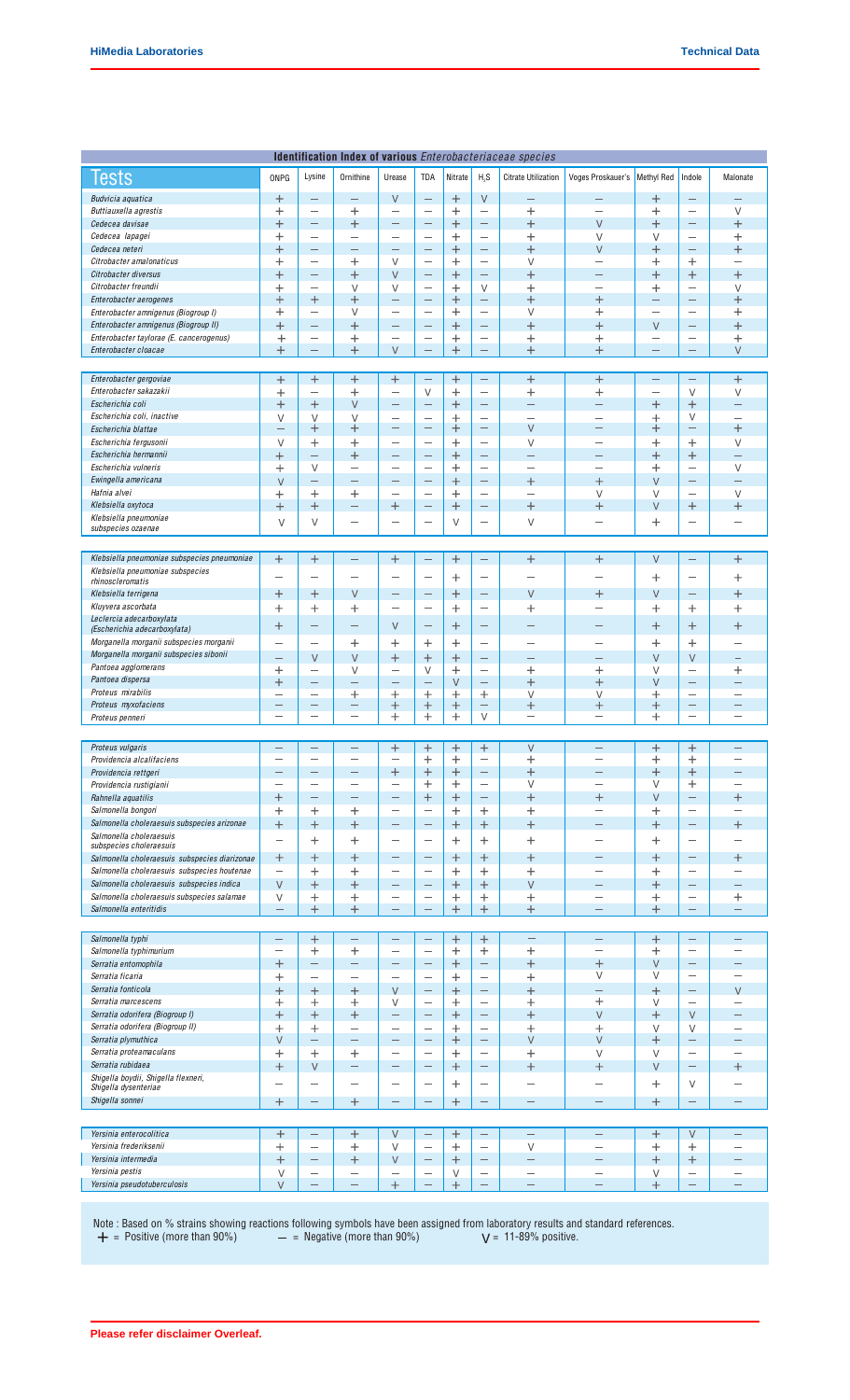| KB003 : Hi25™ Enterobacteriaceae Identification Kit<br>Identification Index of various Enterobacteriaceae species |                                                      |                                      |                                                      |                                              |                                                      |                                                      |                                                      |                                                      |                                                      |                           |                                                      |
|-------------------------------------------------------------------------------------------------------------------|------------------------------------------------------|--------------------------------------|------------------------------------------------------|----------------------------------------------|------------------------------------------------------|------------------------------------------------------|------------------------------------------------------|------------------------------------------------------|------------------------------------------------------|---------------------------|------------------------------------------------------|
|                                                                                                                   |                                                      |                                      |                                                      |                                              |                                                      |                                                      |                                                      |                                                      |                                                      |                           |                                                      |
| Esculin hydrolysis                                                                                                | Arabinose                                            | Xylose                               | Adonitol                                             | Rhamnose                                     | Cellobiose                                           | Melibiose                                            | Saccharose                                           | Raffinose                                            | Trehalose                                            | Glucose                   | Lactose                                              |
| -                                                                                                                 | $\vee$                                               | $^{+}$                               | -                                                    | $\ddot{}$                                    | —                                                    | $\overline{\phantom{m}}$                             | -                                                    | -                                                    | $\qquad \qquad -$                                    | $\ddot{}$                 | V                                                    |
| $^{+}$                                                                                                            | $\ddot{}$                                            | $\ddot{}$                            | $\overline{\phantom{0}}$                             | $+$                                          | $\ddot{}$                                            | $^{+}$                                               | $\overline{\phantom{0}}$                             | $\ddot{}$                                            | $\ddot{}$                                            | $^{+}$                    | $\pm$                                                |
| $\vee$                                                                                                            | $\qquad \qquad -$<br>$\overline{\phantom{0}}$        | $+$<br>$\overline{\phantom{0}}$      | $\overline{\phantom{m}}$<br>$\overline{\phantom{0}}$ | $\overline{\phantom{m}}$<br>—                | $+$<br>$\ddag$                                       | $\overline{\phantom{m}}$<br>$\overline{\phantom{0}}$ | $\ddot{}$<br>$\overline{\phantom{0}}$                | $\overline{\phantom{m}}$<br>$\overline{\phantom{0}}$ | $+$<br>$\ddot{}$                                     | $+$<br>$\ddot{}$          | $\vee$<br>$\vee$                                     |
| $\ddag$<br>$^{+}$                                                                                                 | $\qquad \qquad -$                                    | $\ddot{}$                            | $\qquad \qquad -$                                    | -                                            | $^{+}$                                               | $\overline{\phantom{m}}$                             | $^{+}$                                               | $\overline{\phantom{0}}$                             | $+$                                                  | $^{+}$                    | $\vee$                                               |
| $\overline{\phantom{0}}$                                                                                          | $^{+}$                                               | $\pm$                                | $\overline{\phantom{0}}$                             | $^{+}$                                       | $\,+\,$                                              | $\overline{\phantom{m}}$                             | $\vee$                                               | $\overline{\phantom{0}}$                             | $\ddot{}$                                            | $\pm$                     | $\vee$                                               |
| $\overline{\phantom{0}}$                                                                                          | $^{+}$                                               | $+$                                  | $^{+}$                                               | $^{+}$                                       | $\ddot{}$                                            | $\overline{\phantom{m}}$                             | $\vee$                                               | $\equiv$                                             | $\ddot{}$                                            | $+$                       | $\vee$                                               |
| $\overline{\phantom{0}}$                                                                                          | $\hspace{0.1mm} +$                                   | $\boldsymbol{+}$<br>$+$              | $\qquad \qquad -$                                    | $\,+\,$                                      | V                                                    | $\vee$<br>$+$                                        | $\vee$                                               | $\vee$<br>$+$                                        | $\ddot{}$                                            | $\hspace{0.1mm} +$<br>$+$ | V                                                    |
| $\ddot{}$<br>$\hspace{0.1mm} +$                                                                                   | $\ddot{}$<br>$\hspace{0.1mm} +$                      | $\ddot{}$                            | $\ddot{}$<br>$\overline{\phantom{0}}$                | $^{+}$<br>$\,+\,$                            | $\ddot{}$<br>$\hspace{0.1mm} +$                      | $^{+}$                                               | $^{+}$<br>$\, +$                                     | $\pm$                                                | $+$                                                  | $\, +$                    | $^{+}$<br>V                                          |
| $^{+}$                                                                                                            | $^{+}$                                               | $+$                                  | $\overline{\phantom{0}}$                             | $^{+}$                                       | $^{+}$                                               | $^{+}$                                               | ÷                                                    | $\overline{\phantom{0}}$                             | $+$                                                  | $+$                       | $\vee$                                               |
| $\hskip 0.025cm +$                                                                                                | $\pm$                                                | $\pm$                                | $\qquad \qquad -$                                    | $\ddag$                                      | $^+$                                                 | -                                                    | $\overline{\phantom{0}}$                             |                                                      | $\ddot{}$                                            | $\pm$                     | $\overline{\phantom{0}}$                             |
| $\vee$                                                                                                            | $^{+}$                                               | $\ddot{}$                            | $\vee$                                               | $^{+}$                                       | $^{+}$                                               | $\ddot{}$                                            | $^{+}$                                               |                                                      | $\ddot{}$                                            | $^{+}$                    | $\ddot{}$                                            |
| $^{+}$                                                                                                            | $^{+}$                                               | $^{+}$                               | $\overline{\phantom{0}}$                             | $+$                                          | $+$                                                  | $+$                                                  | $\ddot{}$                                            | $+$                                                  | $\boldsymbol{+}$                                     | $\ddot{}$                 | $\vee$                                               |
| $\,{}^{+}\,$                                                                                                      | $\,+\,$                                              | $\ddot{}$                            | $\overline{\phantom{0}}$                             | $\, +$                                       | $\,+\,$                                              | $^{+}$                                               | $\ddot{}$                                            | $+$                                                  | $+$                                                  | $\ddot{}$                 | $^{+}$                                               |
| $\vee$                                                                                                            | $\ddot{}$                                            | $^{+}$                               | $\overline{\phantom{0}}$                             | $\vee$                                       | $\overline{\phantom{0}}$                             | $\vee$                                               | $\vee$                                               | $\vee$                                               | $\qquad \qquad +$                                    | $\boldsymbol{+}$          | $\boldsymbol{+}$                                     |
| $\overline{\phantom{0}}$                                                                                          | V                                                    | $\vee$                               | $\overline{\phantom{0}}$                             | $\vee$                                       | -                                                    | $\vee$                                               | $\vee$                                               | $\vee$                                               | $^{+}$                                               | $\, +$                    | $\vee$                                               |
| $\vee$                                                                                                            | $^{+}$<br>$\,+\,$                                    | $\ddot{}$<br>$\pm$                   | $\overline{\phantom{0}}$                             | $^{+}$                                       | -                                                    | $\overline{\phantom{0}}$<br>$\overline{\phantom{0}}$ | $\equiv$<br>$\overline{\phantom{0}}$                 | $\overline{\phantom{0}}$<br>$\overline{\phantom{0}}$ | $\vee$<br>$+$                                        | $+$<br>$\mathrm{+}$       | $\overline{\phantom{0}}$<br>-                        |
| $\vee$                                                                                                            | $^{+}$                                               | $\ddot{}$                            | $\mathrm{+}$<br>$\overline{\phantom{0}}$             | $\, +$<br>$\ddag$                            | $\,{}^+$<br>$\, +$                                   | $\overline{\phantom{0}}$                             | $\vee$                                               | $\vee$                                               | $\ddot{}$                                            | $^{+}$                    | $\vee$                                               |
| V                                                                                                                 | $\ddot{}$                                            | $^{+}$                               |                                                      | $\ddag$                                      | $\ddag$                                              | $^{+}$                                               | $\qquad \qquad -$                                    | $\pm$                                                | $^{+}$                                               | $\ddot{}$                 | V                                                    |
| $\vee$                                                                                                            |                                                      | $\vee$                               | $\qquad \qquad -$                                    | $\vee$                                       |                                                      | $\overline{\phantom{0}}$                             | $\overline{\phantom{0}}$                             | $\overline{\phantom{0}}$                             | $+$                                                  | $^{+}$                    | $\vee$                                               |
|                                                                                                                   | $\mathrm{+}$                                         | $\ddot{}$                            | $\overline{\phantom{0}}$                             | $^{+}$                                       | V                                                    | $\overline{\phantom{0}}$                             | $\overline{\phantom{0}}$                             | $\overline{\phantom{0}}$                             | $\ddot{}$                                            | $\ddot{}$                 |                                                      |
| $\ddot{}$                                                                                                         | $\hspace{0.1mm} +$                                   | $\ddot{}$                            | $\ddot{}$                                            | $+$                                          | $\pm$                                                | $\! + \!\!\!\!$                                      | $\ddag$                                              | $+$                                                  | $^{+}$                                               | $\pm$                     | $\pm$                                                |
| V                                                                                                                 | $\ddot{}$                                            | $^{+}$                               | $\ddot{}$                                            | $\vee$                                       | $^{+}$                                               | $^{+}$                                               | $\vee$                                               | $\pm$                                                | $+$                                                  | $\ddot{}$                 | V                                                    |
|                                                                                                                   |                                                      |                                      |                                                      |                                              |                                                      |                                                      |                                                      |                                                      |                                                      |                           |                                                      |
| $\ddot{}$                                                                                                         | $\qquad \qquad +$                                    | $^{+}$                               | $\boldsymbol{+}$                                     | $\boldsymbol{+}$                             | $\overline{+}$                                       | $+$                                                  | $\qquad \qquad +$                                    | $\qquad \qquad +$                                    | $+$                                                  | $\overline{+}$            | $\ddag$                                              |
| V                                                                                                                 | $\ddot{}$                                            | $\ddot{}$                            | $\ddag$                                              | $\ddag$                                      | $\ddag$                                              | $\ddot{}$                                            | $\vee$                                               | $\ddot{}$                                            | $\,+\,$                                              | $\ddot{}$                 | -                                                    |
| $\, +$                                                                                                            | $\ddot{}$                                            | $\ddot{}$                            | $\pm$                                                | $\, +$                                       | $\ddot{}$                                            | $\pm$                                                | $\ddot{}$                                            | $+$                                                  | $\ddot{}$                                            | $\ddot{}$                 | $\pm$                                                |
| $\hskip 0.025cm +$                                                                                                | $^{+}$                                               | $\ddot{}$                            | $\overline{\phantom{0}}$                             | $\ddot{}$                                    | $\hskip 0.025cm +$                                   | $^{+}$                                               | $\ddot{}$                                            | $^{+}$                                               | $^{+}$                                               | $\ddot{}$                 | $\mathrm{+}$                                         |
| $\hbox{+}$                                                                                                        | $\boldsymbol{+}$                                     | $\boldsymbol{+}$                     | $\mathrm{+}$                                         | $\hspace{0.1mm} +$                           | $\, +$                                               | $\! + \!\!\!\!$                                      | $\vee$                                               | $\vee$                                               | $\ddot{}$                                            | $\ddot{}$                 | $\mathrm{+}$                                         |
|                                                                                                                   | $\overline{\phantom{0}}$                             | $\qquad \qquad$                      |                                                      | -                                            |                                                      |                                                      |                                                      |                                                      | $\overline{\phantom{0}}$                             | $\ddot{}$                 |                                                      |
| $^{+}$                                                                                                            | $\qquad \qquad$                                      | $\overline{\phantom{0}}$             | $\qquad \qquad -$                                    | $\overline{\phantom{a}}$                     | $\overline{\phantom{0}}$                             | $\overline{\phantom{0}}$                             | $\overline{\phantom{0}}$                             | $\overline{\phantom{0}}$                             | $+$                                                  | $\ddot{}$                 |                                                      |
| $^{+}$                                                                                                            | $+$                                                  | $^{+}$                               | $\overline{\phantom{0}}$                             | $\ddag$                                      | V                                                    | $\overline{\phantom{0}}$                             | $\ddot{}$                                            | $\overline{\phantom{0}}$                             | $\pm$                                                | $^{+}$                    | V                                                    |
| $\overline{\phantom{0}}$<br>$\overline{\phantom{0}}$                                                              | $\vee$<br>-                                          | $+$                                  | $\qquad \qquad$<br>$\overline{\phantom{0}}$          | $\pm$                                        | $\vee$<br>-                                          | $\overline{\phantom{m}}$<br>$\overline{\phantom{0}}$ | $^{+}$<br>V                                          | $\overline{\phantom{m}}$<br>$\overline{\phantom{0}}$ | $+$                                                  | $+$                       | $\overline{\phantom{0}}$<br>$\overline{\phantom{0}}$ |
| -                                                                                                                 | —                                                    | $\mathrm{+}$<br>$\qquad \qquad -$    | —                                                    | -                                            | -                                                    | $\qquad \qquad -$                                    | $^{+}$                                               | $\qquad \qquad -$                                    | $\ddot{}$<br>$\ddot{}$                               | $\pm$<br>$\ddot{}$        | -                                                    |
| $\overline{\phantom{0}}$                                                                                          | $\overline{\phantom{0}}$                             | $\mathrm{+}$                         | $\overline{\phantom{0}}$                             | —                                            | $\overline{\phantom{0}}$                             | $\overline{\phantom{0}}$                             | $\ddot{}$                                            |                                                      | $\vee$                                               | $\ddot{}$                 | $\qquad \qquad -$                                    |
|                                                                                                                   |                                                      |                                      |                                                      |                                              |                                                      |                                                      |                                                      |                                                      |                                                      |                           |                                                      |
| $\vee$                                                                                                            | -                                                    | $+$                                  | —                                                    | -                                            | -                                                    |                                                      | $^{+}$                                               |                                                      | $\vee$                                               | $+$                       | $\qquad \qquad -$                                    |
| $\overline{\phantom{0}}$<br>$\vee$                                                                                | $\overline{\phantom{m}}$<br>$\overline{\phantom{m}}$ | $\overline{\phantom{m}}$<br>$\equiv$ | $\pm$<br>$+$                                         | $\vee$                                       | $\overline{\phantom{m}}$<br>$\overline{\phantom{0}}$ | $\overline{\phantom{0}}$<br>$\qquad \qquad -$        | $\vee$<br>$\vee$                                     | $\overline{\phantom{0}}$<br>$\qquad \qquad -$        | $\overline{\phantom{0}}$<br>$\overline{\phantom{m}}$ | $^{+}$<br>$+$             | $\qquad \qquad$<br>$\qquad \qquad -$                 |
| $\overline{\phantom{m}}$                                                                                          | $\qquad \qquad -$                                    | $\overline{\phantom{m}}$             | $+$                                                  | $\overline{\phantom{m}}$                     | $-$                                                  | $\overline{\phantom{m}}$                             | $\vee$                                               | $\overline{\phantom{0}}$                             | $\overline{\phantom{0}}$                             | $+$                       | $\qquad \qquad =$                                    |
| $+$                                                                                                               | $+$                                                  | $+$                                  | $\overline{\phantom{m}}$                             | $\boldsymbol{+}$                             | $+$                                                  | $\qquad \qquad +$                                    | $\pm$                                                | $+$                                                  | $+$                                                  | $+$                       | $\! + \!$                                            |
| $\overline{\phantom{m}}$                                                                                          | $^{+}$                                               | $^{+}$                               | $\overline{\phantom{m}}$                             | $+$                                          | $\overline{\phantom{0}}$                             | $\vee$                                               | $\overline{\phantom{m}}$                             | $\overline{\phantom{m}}$                             | $^{+}$                                               | $+$                       | $\overline{\phantom{m}}$                             |
| $\equiv$                                                                                                          | $^{+}$                                               | $+$                                  | $\qquad \qquad -$                                    | $\boldsymbol{+}$                             | -                                                    | $\boldsymbol{+}$                                     | $\equiv$                                             | $\qquad \qquad -$                                    | $+$                                                  | $+$                       | $\vee$                                               |
| $\overline{\phantom{0}}$                                                                                          | $^{+}$                                               | $^{+}$                               | $\overline{\phantom{0}}$                             | $\boldsymbol{+}$                             | $\overline{\phantom{0}}$                             | $\qquad \qquad +$                                    | $\overline{\phantom{0}}$                             | $\overline{\phantom{0}}$                             | $\ddot{}$                                            | $+$                       | $\overline{\phantom{0}}$                             |
| -                                                                                                                 | $\boldsymbol{+}$                                     | $\boldsymbol{+}$                     | $\overline{\phantom{0}}$                             | $\boldsymbol{+}$                             | $\overline{\phantom{0}}$                             | $+$                                                  | $\overline{\phantom{0}}$                             | $\overline{\phantom{0}}$                             | $\! +$                                               | $+$                       | V                                                    |
| $\overline{\phantom{0}}$<br>$\qquad \qquad -$                                                                     | $^{+}$<br>$^{+}$                                     | $^{+}$<br>$+$                        | $\overline{\phantom{0}}$<br>$\qquad \qquad -$        | $+$<br>$+$                                   | V<br>$\overline{\phantom{0}}$                        | $^{+}$<br>$\vee$                                     | $\overline{\phantom{0}}$<br>$\overline{\phantom{m}}$ | $\overline{\phantom{0}}$<br>$\overline{\phantom{0}}$ | $+$<br>$+$                                           | $+$<br>$+$                | $\qquad \qquad -$<br>V                               |
| V                                                                                                                 | $+$                                                  | $^{+}$                               | $\overline{\phantom{0}}$                             | $^{+}$                                       | $\overline{\phantom{0}}$                             | $\overline{\phantom{0}}$                             | $\overline{\phantom{0}}$                             | $\overline{\phantom{0}}$                             | $+$                                                  | $+$                       | $\overline{\phantom{0}}$                             |
| $\qquad \qquad -$                                                                                                 | $+$                                                  | $+$                                  | $\overline{\phantom{0}}$                             | $\pm$                                        | $\overline{\phantom{0}}$                             | $+$                                                  | $\overline{\phantom{m}}$                             | $\overline{\phantom{0}}$                             | $\overline{\phantom{m}}$                             | $+$                       | $\overline{\phantom{0}}$                             |
|                                                                                                                   |                                                      |                                      |                                                      |                                              |                                                      |                                                      |                                                      |                                                      |                                                      |                           |                                                      |
| $\hspace{1.0cm} - \hspace{1.0cm}$                                                                                 | $\overline{\phantom{m}}$                             | $\vee$                               | $\overline{\phantom{m}}$                             | $\overline{\phantom{m}}$                     | $\overline{\phantom{m}}$                             | $^{+}$                                               | $\overline{\phantom{m}}$<br>$\overline{\phantom{m}}$ | $\overline{\phantom{m}}$                             | $+$                                                  | $^{+}$                    | $\overline{\phantom{m}}$                             |
| $\overline{\phantom{m}}$<br>$\qquad \qquad +$                                                                     | $+$<br>$\equiv$                                      | $^{+}$<br>$\vee$                     | $\overline{\phantom{m}}$<br>$\qquad \qquad -$        | $+$<br>$\overline{\phantom{m}}$              | $\overline{\phantom{m}}$<br>$\overline{\phantom{0}}$ | $+$<br>$\overline{\phantom{m}}$                      | $^{+}$                                               | $\overline{\phantom{m}}$<br>$\overline{\phantom{0}}$ | $\overline{\phantom{m}}$<br>$+$                      | $+$<br>$+$                | $\overline{\phantom{m}}$<br>$\overline{\phantom{m}}$ |
| $+$                                                                                                               | $+$                                                  | $+$                                  | $\overline{\phantom{m}}$                             | $\vee$                                       | $+$                                                  | $\vee$                                               | $+$                                                  | $\vee$                                               | $+$                                                  | $+$                       | V                                                    |
| $\boldsymbol{+}$                                                                                                  | $+$                                                  | $\vee$                               | $+$                                                  | $\vee$                                       | $\overline{\phantom{0}}$                             | $+$                                                  | $\vee$                                               | $+$                                                  | $+$                                                  | $+$                       | $+$                                                  |
| $\boldsymbol{+}$                                                                                                  | $\overline{\phantom{0}}$                             | $\overline{\phantom{m}}$             | $\vee$                                               | $\overline{\phantom{m}}$                     | $\overline{\phantom{0}}$                             | $\qquad \qquad -$                                    | $+$                                                  | $\overline{\phantom{0}}$                             | $+$                                                  | $+$                       | $\overline{\phantom{0}}$                             |
| $\boldsymbol{+}$<br>$\overline{V}$                                                                                | $\qquad \qquad +$<br>$+$                             | $^{+}$<br>$^{+}$                     | $\vee$<br>V                                          | $\boldsymbol{+}$<br>$+$                      | $+$<br>$^{+}$                                        | $+$<br>$+$                                           | $+$<br>$\overline{\phantom{m}}$                      | $+$<br>$\overline{\phantom{0}}$                      | $+$<br>$+$                                           | $+$<br>$+$                | $\vee$<br>$^{+}$                                     |
| $\vee$                                                                                                            | $+$                                                  | $+$                                  | $\overline{\phantom{m}}$                             | $\equiv$                                     | V                                                    | $+$                                                  | $+$                                                  | $+$                                                  | $+$                                                  | $+$                       | $\vee$                                               |
| V                                                                                                                 | $^{+}$                                               | $^{+}$                               | $\overline{\phantom{0}}$                             | $\vee$                                       | $\overline{\phantom{0}}$                             | $^{+}$                                               | $^{+}$                                               | $+$                                                  | $+$                                                  | $+$                       | $\qquad \qquad -$                                    |
| $\ddot{}$                                                                                                         | $\boldsymbol{+}$                                     | $\! + \!\!\!\!$                      | $\boldsymbol{+}$                                     | $\rightarrow$                                | $\boldsymbol{+}$                                     | $\ddot{}$                                            | $\boldsymbol{+}$                                     | $\boldsymbol{+}$                                     | $\boldsymbol{+}$                                     | $\pm$                     | $\boldsymbol{+}$                                     |
| -                                                                                                                 | $\vee$                                               | $\overline{\phantom{0}}$             | -                                                    | $\overline{\phantom{0}}$                     | $\overline{\phantom{0}}$                             | $\vee$                                               | $\qquad \qquad -$                                    | $\vee$                                               | $\vee$                                               | $+$                       | -                                                    |
| $\equiv$                                                                                                          | $+$                                                  | $\equiv$                             | $\overline{\phantom{0}}$                             | V                                            | $\overline{\phantom{m}}$                             | V                                                    | $\overline{\phantom{m}}$                             | $\overline{\phantom{0}}$                             | $+$                                                  | $+$                       | $\equiv$                                             |
|                                                                                                                   |                                                      |                                      |                                                      |                                              |                                                      |                                                      |                                                      |                                                      |                                                      |                           |                                                      |
| $\vee$                                                                                                            | $^{+}$                                               | V                                    | $\overline{\phantom{m}}$                             | $\overline{\phantom{m}}$                     | $\vee$                                               | $\overline{\phantom{m}}$                             | $+$                                                  | $\overline{\phantom{m}}$                             | $+$                                                  | $+$                       | $\qquad \qquad -$                                    |
| V                                                                                                                 | $+$                                                  | $^{+}$                               | $\overline{\phantom{m}}$                             | $+$                                          | $+$                                                  | $\overline{\phantom{m}}$                             | $+$                                                  | $\vee$                                               | $^{+}$                                               | $+$                       | $\vee$                                               |
| $\qquad \qquad +$                                                                                                 | $^{+}$                                               | $\qquad \qquad +$                    | -                                                    | $\boldsymbol{+}$<br>$\overline{\phantom{m}}$ | $+$<br>$\overline{\phantom{0}}$                      | $\vee$<br>V                                          | $+$                                                  | $\vee$                                               | $+$                                                  | $^{+}$                    | V                                                    |
| V<br>$\qquad \qquad +$                                                                                            | $^{+}$<br>V.                                         | $+$<br>$+$                           | $\overline{\phantom{m}}$<br>$\equiv$                 | $\bar{\mathsf{V}}$                           | $\equiv$                                             | $\vee$                                               | $\overline{\phantom{m}}$<br>$\equiv$                 | $\overline{\phantom{m}}$<br>$\vee$                   | $+$<br>$+$                                           | $+$<br>$+$                | $\overline{\phantom{0}}$<br>$\equiv$                 |
|                                                                                                                   |                                                      |                                      |                                                      |                                              |                                                      |                                                      |                                                      |                                                      |                                                      |                           |                                                      |

Note : Based on % strains showing reactions following symbols have been assigned from laboratory results and standard references.<br>  $+$  = Positive (more than 90%)  $-$  = Negative (more than 90%)  $V = 11-89%$  positive.